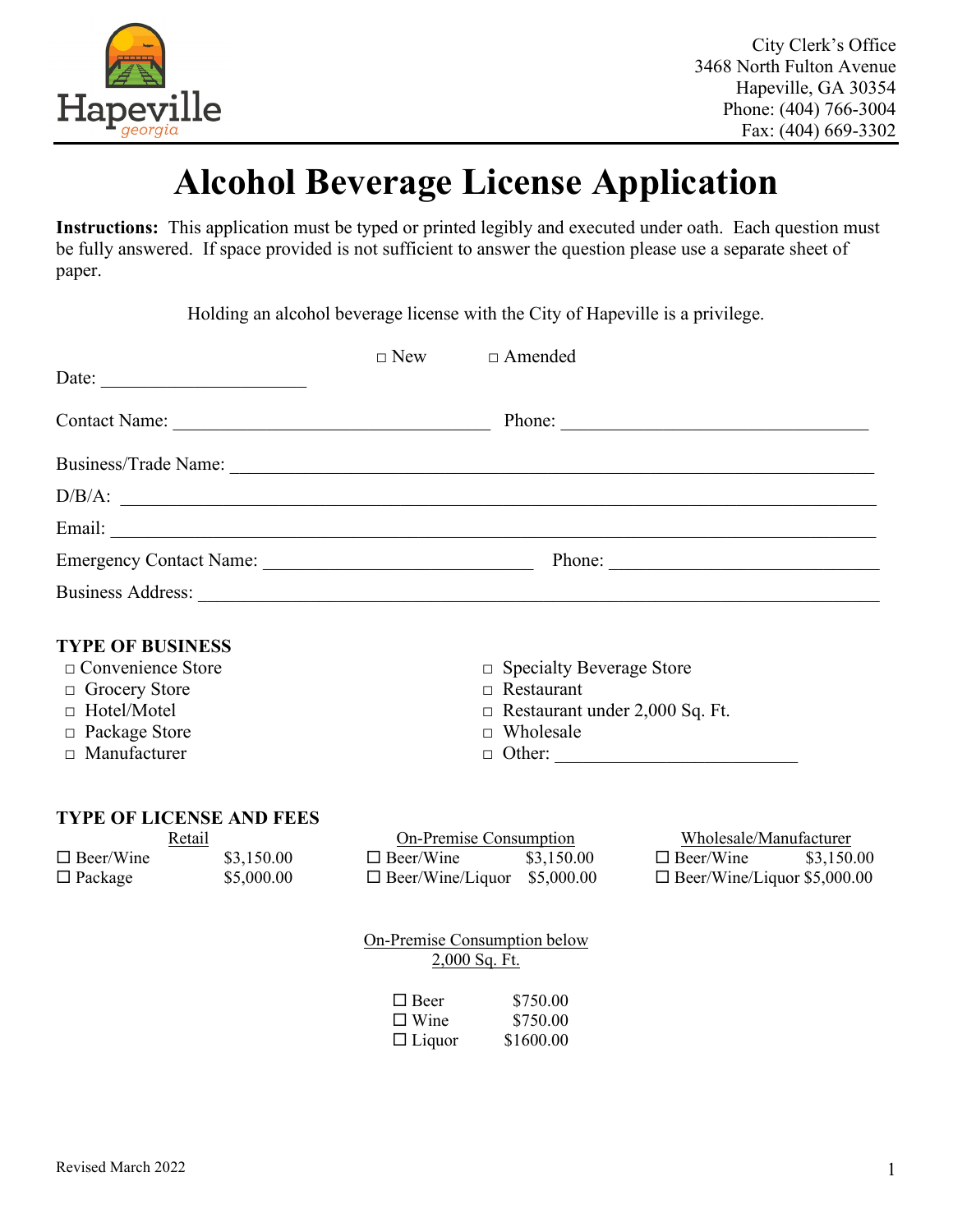## **APPLICANT INFORMATION**

Please submit a passport photograph of owner(s) with completed application.

| Address of Applicant (if different for the past 5 years): |          |                                                                                                                |                      |                                                                                                                       |
|-----------------------------------------------------------|----------|----------------------------------------------------------------------------------------------------------------|----------------------|-----------------------------------------------------------------------------------------------------------------------|
|                                                           |          |                                                                                                                |                      |                                                                                                                       |
|                                                           |          |                                                                                                                |                      | <u> 1989 - Andrea Santa Andrea Andrea Santa Andrea Santa Andrea Santa Andrea Santa Andrea Santa Andrea Santa Andr</u> |
|                                                           |          |                                                                                                                |                      |                                                                                                                       |
|                                                           |          |                                                                                                                |                      |                                                                                                                       |
|                                                           |          | Have you been arrested in the last five years? $\Box$ Yes $\Box$ No (If yes, explain)                          |                      |                                                                                                                       |
|                                                           |          |                                                                                                                |                      | ,我们也不能在这里的人,我们也不能在这里的人,我们也不能在这里的人,我们也不能在这里的人,我们也不能在这里的人,我们也不能在这里的人,我们也不能在这里的人,我们也                                     |
| <b>BUSINESS INFORMATION</b>                               |          | Type of business entity: $\Box$ Sole Proprietorship $\Box$ Partnership $\Box$ Corporation $\Box$ Other         |                      |                                                                                                                       |
|                                                           |          | by the City of Hapeville please include a copy with application.)                                              |                      | Has an Occupational Tax Certificate been obtained and paid for said business? $\Box$ Yes $\Box$ No (If not issued     |
| Federal Tax ID Number:                                    |          |                                                                                                                | State Tax ID Number: |                                                                                                                       |
|                                                           |          | Do you own the property? $\Box$ Yes $\Box$ No (If no, please provide name, address, and contact number for the |                      |                                                                                                                       |
|                                                           |          | Name each person(s) having a financial interest in the Establishment.                                          |                      |                                                                                                                       |
| Full Name                                                 | Position | Social Security<br>Number                                                                                      | Address              | % of Interest                                                                                                         |
|                                                           |          |                                                                                                                |                      |                                                                                                                       |

Have you or anyone with interest in the establishment ever or do you currently hold an alcohol beverage license with any other municipality, county, or state?  $\Box$  Yes  $\Box$  No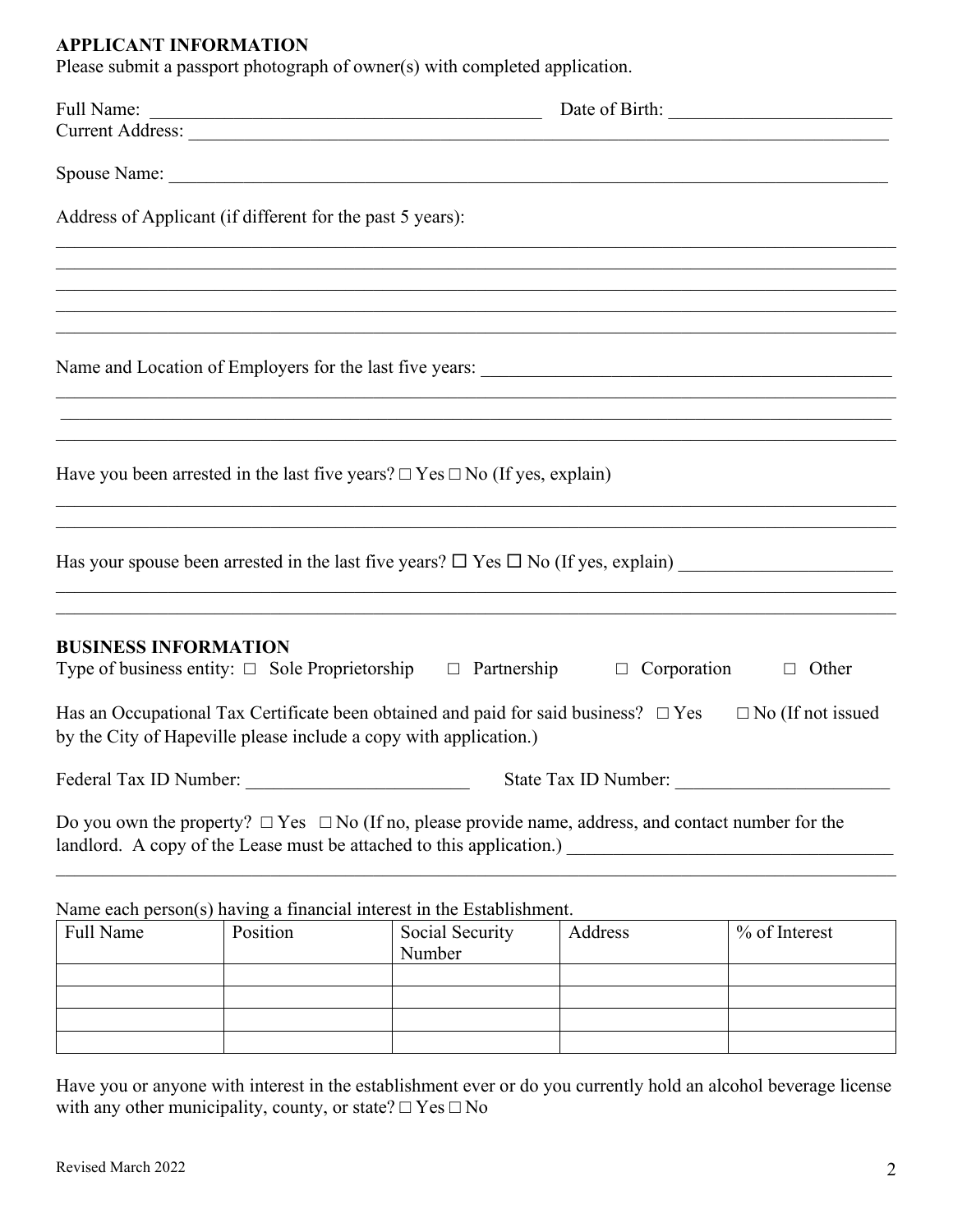If so, have you or anyone holding interest in the establishment ever been placed on probation or had your license revoked?  $\Box$  Yes  $\Box$  No (If yes, please explain on separate sheet of paper and attach hereto.)

Provide name, address, Social Security Number, and phone number for each Manager if different from owner. A passport photograph, Personnel Statement, and Background Check must be submitted for each manager.

| Full Name | Social Security | Address | Phone Number |
|-----------|-----------------|---------|--------------|
|           | Number          |         |              |
|           |                 |         |              |
|           |                 |         |              |
|           |                 |         |              |
|           |                 |         |              |

## **BUSINESS SPECIFIC INFORMATION**

|  | Nearest Intersection:                                                                                                               |  |
|--|-------------------------------------------------------------------------------------------------------------------------------------|--|
|  | Building Square Footage: Business Square Footage (if not using entire building): ___________                                        |  |
|  |                                                                                                                                     |  |
|  | Number of Parking Spaces for business? (Attach site plan showing designated, striped parking and lighting)                          |  |
|  | If shared parking, detail of how many are dedicated to the business and details of other businesses sharing<br>parking (addresses). |  |
|  | Hours/days of operation:                                                                                                            |  |
|  |                                                                                                                                     |  |
|  |                                                                                                                                     |  |
|  |                                                                                                                                     |  |

If application is for Retail Sale, attach a surveyor's certificate containing the following information:

- $\Box$  A scale drawing of the building and/or proposed building
- $\Box$  The proposed off-street parking facilities available to the building and all outdoor lighting on the premises
- $\Box$  The exact location of the business, including street address, ward, and county tax map number
- $\Box$  Current zoning classification of the location
- $\Box$  The distance from the business to each of the following: the nearest school, church building, and the nearest alcoholic treatment center owned and operated by state, county or municipality.

## **VERIFICATION OF APPLICATION**

I hereby make application for an Alcohol Beverage License for the City of Hapeville. I understand that holding this license is a privilege. I do hereby affirm and swear that the information provided herein is true, complete and accurate, and I understand that any inaccuracies may be considered just case for invalidation of this application and any action taken on this application. I understand the City of Hapeville reserves the right to